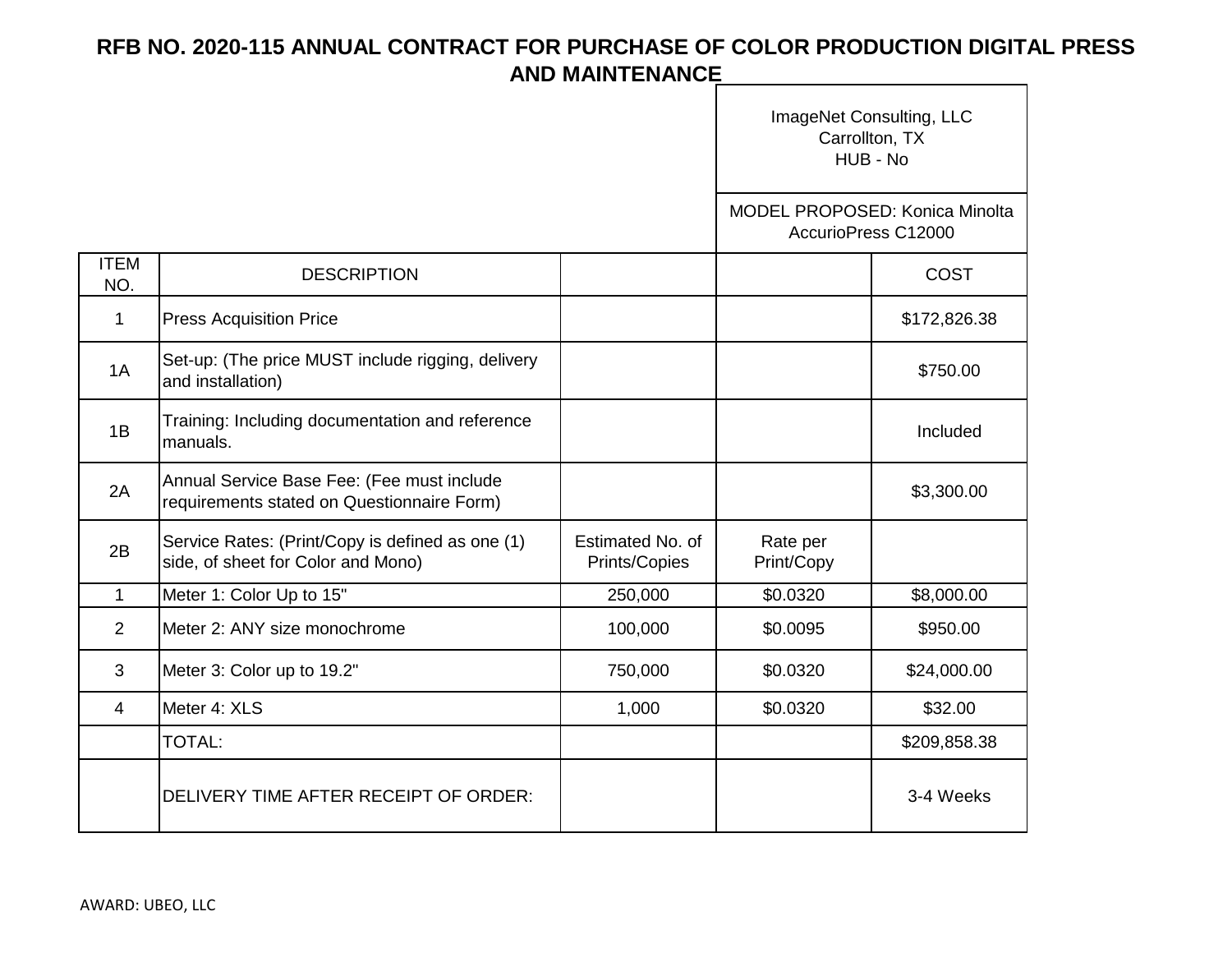|                    |                                                                                          |                                   | FlexPrint Intermediate LLC dba<br>Marimon Business Systems LLC<br>Farmers Branch, TX<br>HUB - No |                                                   |  |
|--------------------|------------------------------------------------------------------------------------------|-----------------------------------|--------------------------------------------------------------------------------------------------|---------------------------------------------------|--|
|                    |                                                                                          |                                   |                                                                                                  | <b>MODEL PROPOSED: Canon</b><br>ImagePress C10000 |  |
| <b>ITEM</b><br>NO. | <b>DESCRIPTION</b>                                                                       |                                   |                                                                                                  | COST                                              |  |
| 1                  | <b>Press Acquisition Price</b>                                                           |                                   |                                                                                                  | \$195,430.00                                      |  |
| 1A                 | Set-up: (The price MUST include rigging, delivery<br>and installation)                   |                                   |                                                                                                  | \$2,680.00                                        |  |
| 1B                 | Training: Including documentation and reference<br>manuals.                              |                                   |                                                                                                  | \$6,880.00                                        |  |
| 2A                 | Annual Service Base Fee: (Fee must include<br>requirements stated on Questionnaire Form) |                                   |                                                                                                  | \$0.00                                            |  |
| 2B                 | Service Rates: (Print/Copy is defined as one (1)<br>side, of sheet for Color and Mono)   | Estimated No. of<br>Prints/Copies | Rate per<br>Print/Copy                                                                           |                                                   |  |
| $\mathbf{1}$       | Meter 1: Color Up to 15"                                                                 | 250,000                           | \$0.0415                                                                                         | \$10,375.00                                       |  |
| $\overline{2}$     | Meter 2: ANY size monochrome                                                             | 100,000                           | \$0.0102                                                                                         | \$1,020.00                                        |  |
| 3                  | Meter 3: Color up to 19.2"                                                               | 750,000                           | \$0.0415                                                                                         | \$31,125.00                                       |  |
| $\overline{4}$     | Meter 4: XLS                                                                             | 1,000                             | N/A                                                                                              | N/A                                               |  |
|                    | <b>TOTAL:</b>                                                                            |                                   |                                                                                                  | \$247,510.00                                      |  |
|                    | DELIVERY TIME AFTER RECEIPT OF ORDER:                                                    |                                   |                                                                                                  | 10 Days                                           |  |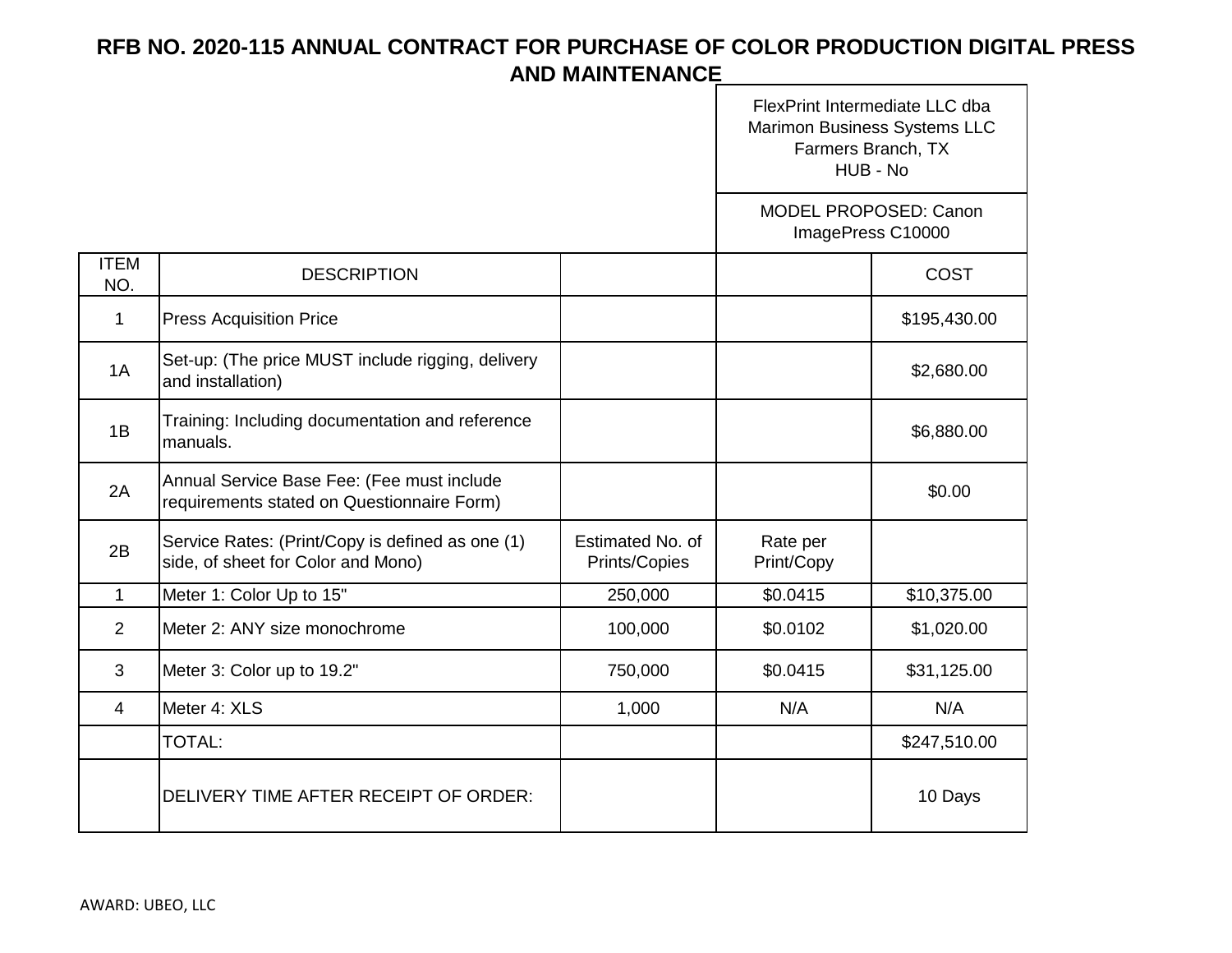|                    |                                                                                          |                                   | Novatech, Inc.<br>Irving, TX<br>HUB - No<br>MODEL PROPOSED: KMBS<br>AccurioPress C6085 |                  |
|--------------------|------------------------------------------------------------------------------------------|-----------------------------------|----------------------------------------------------------------------------------------|------------------|
|                    |                                                                                          |                                   |                                                                                        |                  |
| <b>ITEM</b><br>NO. | <b>DESCRIPTION</b>                                                                       |                                   |                                                                                        | <b>COST</b>      |
| $\mathbf{1}$       | <b>Press Acquisition Price</b>                                                           |                                   |                                                                                        | \$184,406.00     |
| 1A                 | Set-up: (The price MUST include rigging, delivery<br>and installation)                   |                                   |                                                                                        | Included         |
| 1B                 | Training: Including documentation and reference<br>manuals.                              |                                   |                                                                                        | Included         |
| 2A                 | Annual Service Base Fee: (Fee must include<br>requirements stated on Questionnaire Form) |                                   |                                                                                        | \$1,000.00       |
| 2B                 | Service Rates: (Print/Copy is defined as one (1)<br>side, of sheet for Color and Mono)   | Estimated No. of<br>Prints/Copies | Rate per<br>Print/Copy                                                                 |                  |
| $\mathbf{1}$       | Meter 1: Color Up to 15"                                                                 | 250,000                           | \$0.0450                                                                               | \$11,250.00      |
| 2                  | Meter 2: ANY size monochrome                                                             | 100,000                           | \$0.0155                                                                               | \$1,550.00       |
| 3                  | Meter 3: Color up to 19.2"                                                               | 750,000                           | \$0.0450                                                                               | \$33,750.00      |
| 4                  | Meter 4: XLS                                                                             | 1,000                             | N/A                                                                                    | N/A              |
|                    | <b>TOTAL:</b>                                                                            |                                   |                                                                                        | \$231,956.00     |
|                    | DELIVERY TIME AFTER RECEIPT OF ORDER:                                                    |                                   |                                                                                        | 15 Business Days |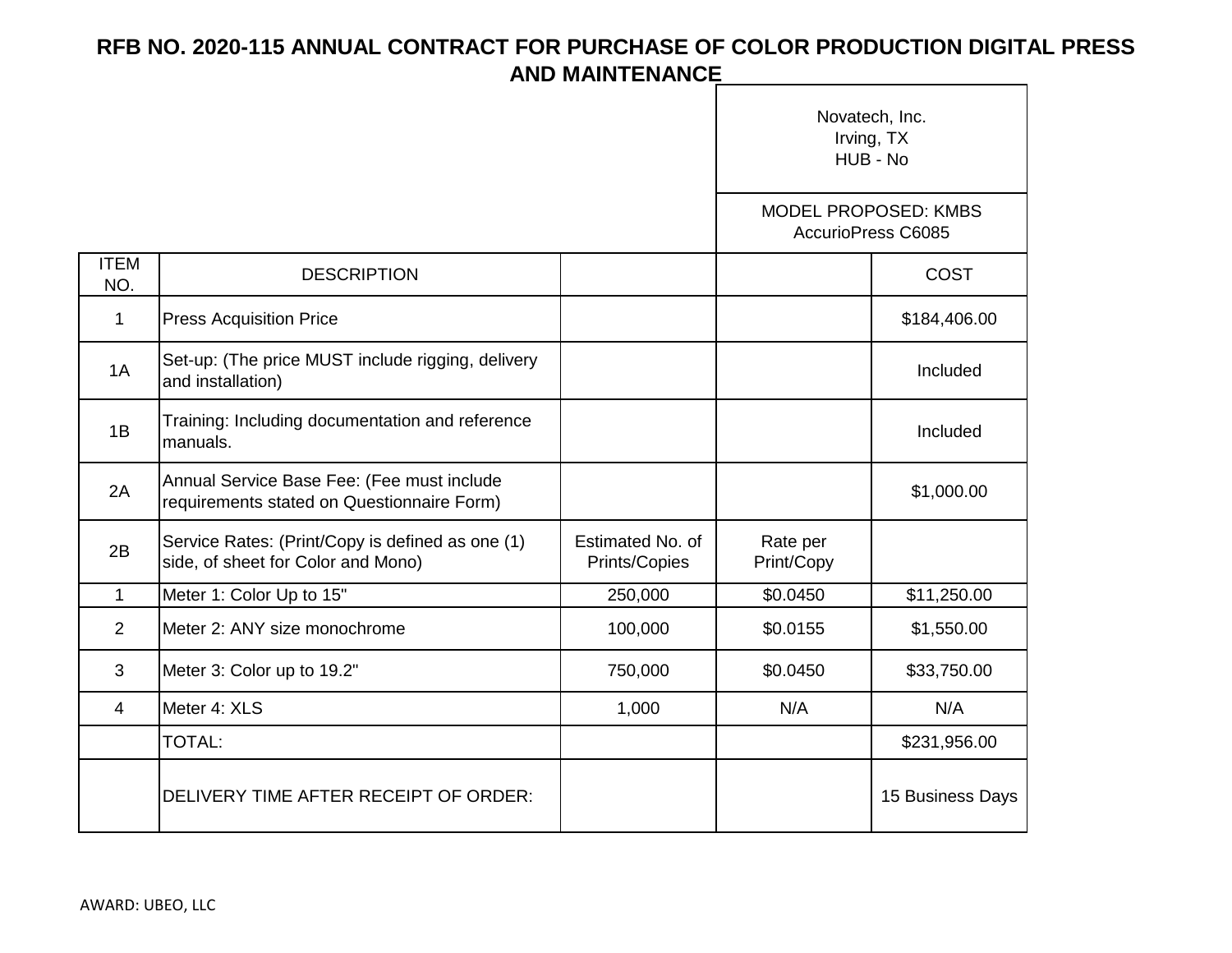|                    |                                                                                          |                                   | <b>UBEO, LLC</b><br><b>Grapevine, TX</b><br><b>HUB - No</b><br><b>COOP - Yes</b> |                                    |
|--------------------|------------------------------------------------------------------------------------------|-----------------------------------|----------------------------------------------------------------------------------|------------------------------------|
|                    |                                                                                          |                                   |                                                                                  | <b>MODEL PROPOSED: Xerox IR120</b> |
| <b>ITEM</b><br>NO. | <b>DESCRIPTION</b>                                                                       |                                   |                                                                                  | <b>COST</b>                        |
| $\mathbf 1$        | <b>Press Acquisition Price</b>                                                           |                                   |                                                                                  | \$158,700.00                       |
| 1A                 | Set-up: (The price MUST include rigging, delivery<br>and installation)                   |                                   |                                                                                  | <b>Included</b>                    |
| 1B                 | Training: Including documentation and reference<br>manuals.                              |                                   |                                                                                  | <b>Included</b>                    |
| 2A                 | Annual Service Base Fee: (Fee must include<br>requirements stated on Questionnaire Form) |                                   |                                                                                  | \$9,600.00                         |
| 2B                 | Service Rates: (Print/Copy is defined as one (1)<br>side, of sheet for Color and Mono)   | Estimated No. of<br>Prints/Copies | Rate per<br><b>Print/Copy</b>                                                    |                                    |
| $\mathbf{1}$       | Meter 1: Color Up to 15"                                                                 | 250,000                           | \$0.033                                                                          | \$8,250.00                         |
| 2                  | Meter 2: ANY size monochrome                                                             | 100,000                           | \$0.009                                                                          | \$900.00                           |
| 3                  | Meter 3: Color up to 19.2"                                                               | 750,000                           | \$0.036                                                                          | \$27,000.00                        |
| 4                  | Meter 4: XLS                                                                             | 1,000                             | \$0.063                                                                          | \$63.00                            |
|                    | <b>TOTAL:</b>                                                                            |                                   |                                                                                  | \$204,513.00                       |
|                    | DELIVERY TIME AFTER RECEIPT OF ORDER:                                                    |                                   |                                                                                  | 7-10 Business<br><b>Days</b>       |